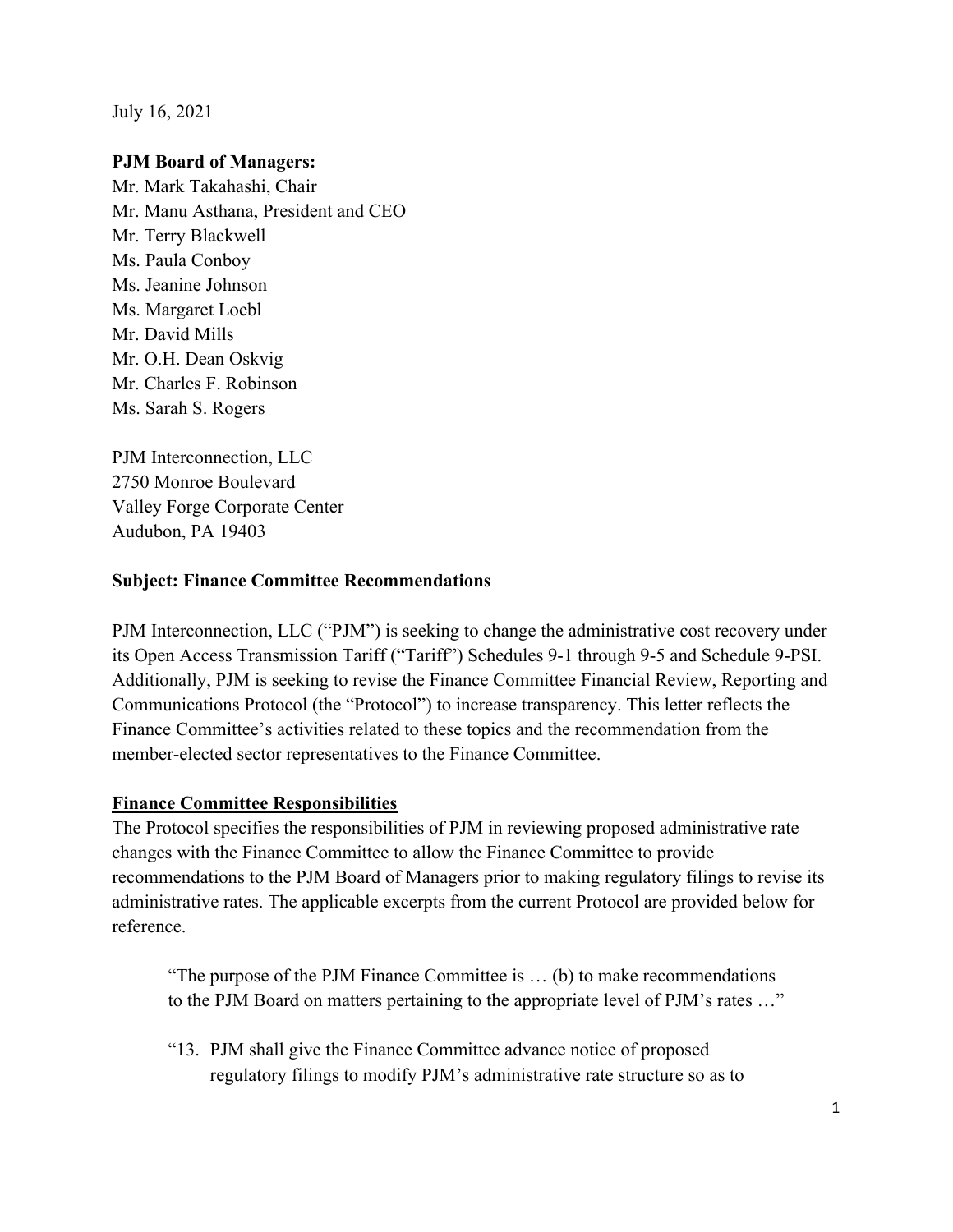permit the Committee to review and provide comment on the proposed modifications. The Finance Committee, in an advisory capacity, shall provide recommendations to the PJM Board regarding such proposed changes to PJM's administrative rates. In emergency situations, PJM shall provide such notice as feasible to the Finance Committee and the Finance Committee shall provide such recommendations as feasible under the circumstances<sup>"</sup>

## **Finance Committee Meetings and Conference Calls**

The Finance Committee has met with PJM management via conference calls on the following dates during 2020 and 2021 to discuss PJM's administrative rates:

| Date              | <b>Discussion Topics</b>                                                                                                                                     |
|-------------------|--------------------------------------------------------------------------------------------------------------------------------------------------------------|
| March 24, 2020    | Proposal to Review Current Stated Rates                                                                                                                      |
| May 5, 2020       | Update on Schedule 9 Collections<br>Rate Objectives - Past and Prospective                                                                                   |
| August 19, 2020   | Projected Cost Drivers<br>Workplan for Administrative Rate Review                                                                                            |
| September 9, 2020 | Near-term Schedule 9-2 Discussion Only                                                                                                                       |
| November 24, 2020 | <b>Regular Business of Budget Review</b>                                                                                                                     |
| January 28, 2021  | Cost of Service Study – Preliminary Results                                                                                                                  |
| February 26, 2021 | Review of Administrative Rate Schedules<br>Rate Design Options                                                                                               |
| March 25, 2021    | PJM Proposal on Administrative Rates                                                                                                                         |
| May 4, 2021       | Update on Schedule 9 Rates, PJM Settlement Rates<br>Indicative Rates for 2021                                                                                |
| June 3, 2021      | Transparency, Additional Financial Information Reporting<br>Financial Reporting and Communications Protocol<br>Poll of Member-elected Sector Representatives |
| June 28, 2021     | Draft Schedule 9 Open Access Transmission Tariff Language<br>Member-Elected Sector Representatives Position and<br>Recommendations                           |

## **Drivers for Rate Review**

In 2016, PJM filed a revised stated-rate schedule that increased the Schedule 9 rates and provided an escalation of 2.5% each year, beginning in 2019, until the composite rate would finally reach \$0.41/MWh in 2024. PJM identified to the Finance Committee, in March 2020, a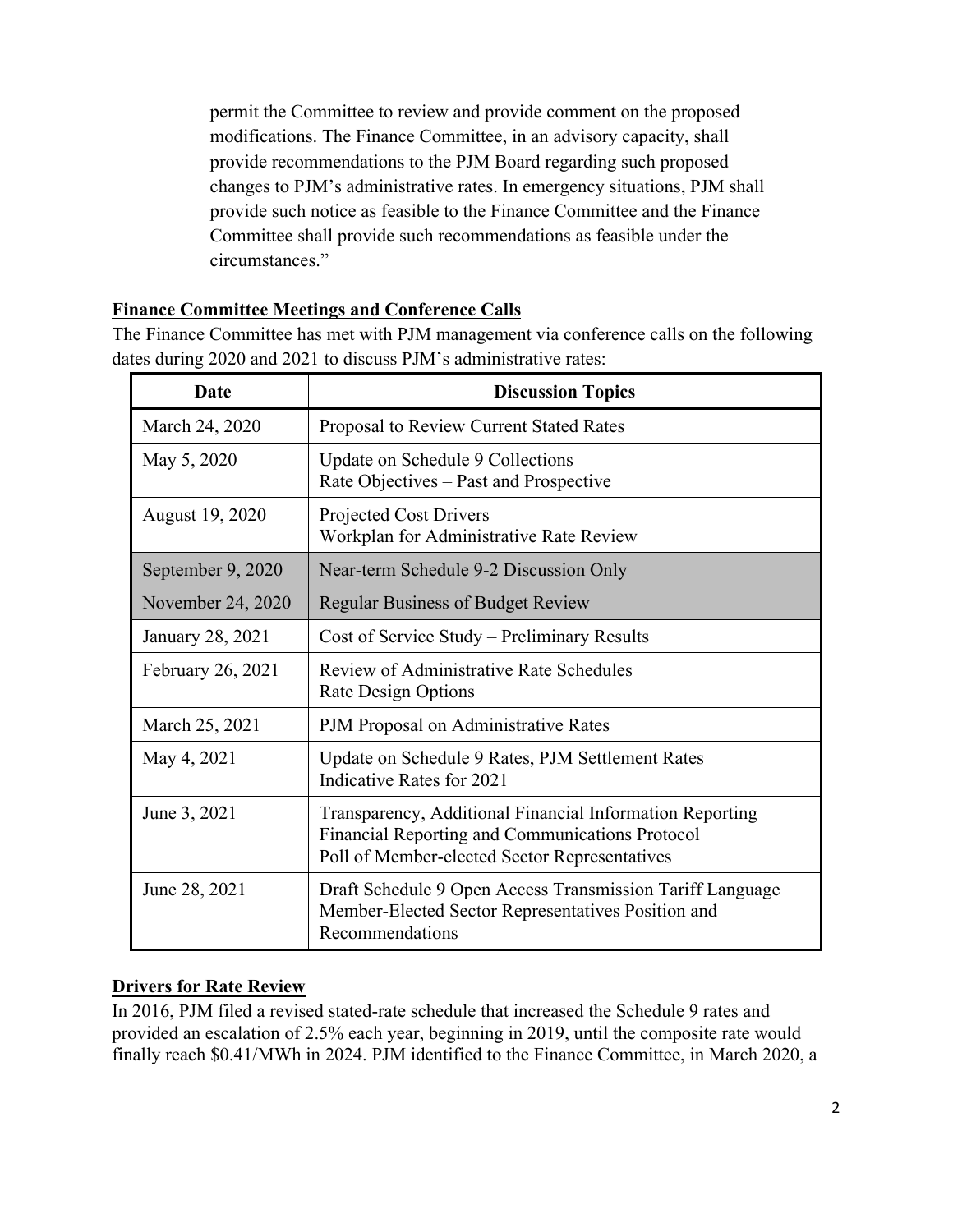need to review the stated rate sooner than anticipated during the 2016 filing. PJM highlighted the following factors as contributing to the acceleration of the rate review:

- Energy Forecast energy usage flattened and is significantly below the rate projections.
- Billing Determinants changes to activity changed the customer revenue mix.
- Risk Mitigation Efforts additional PJM costs not anticipated in the 2016 rate filing.
- Industry Dynamics PJM member organization structure changes impact collections.

#### **Administrative Rate History**

PJM provided the following history of PJM's administrative rate recovery at the May 2020 meeting of the Finance Committee:



## **Rate Objectives – Past and Prospective**

The Finance Committee discussed, at the May 2020 meeting, the rate objectives of the 2016 PJM rate filing. The Finance Committee also reviewed objectives proposed by PJM for a potential 2021 filing. The objectives were shared with PJM members for comment and were revised based on feedback. The jointly developed objectives for the 2021 PJM rate filing are outlined below with the 2016 objectives provided for comparison.

|  |                                           |                                                                                                  | PJM / Stakeholder Jointly-Developed Objectives |                                                                    |  |
|--|-------------------------------------------|--------------------------------------------------------------------------------------------------|------------------------------------------------|--------------------------------------------------------------------|--|
|  | <b>2016 Stated Rate Filing Objectives</b> |                                                                                                  |                                                | <b>2021 PJM Rate Filing Objectives</b>                             |  |
|  | 1                                         | Maintain low rate volatility and provide multi-year<br>service fee certainty for 5-10 years      | 1                                              | Ensure Revenue Adequacy and Rate Equity                            |  |
|  | $\overline{2}$                            | Establish cost recovery for post-AC <sup>2</sup> Rider ongoing<br>costs of second control center | 2                                              | Examine cost allocation to PJM member classes                      |  |
|  | 3                                         | Maintain enhanced rate and cost transparency to<br>members                                       | 3                                              | Maintain enhanced rate and cost transparency to<br>members         |  |
|  | 4                                         | Deploy effective operation and capital<br>cost management                                        | 4                                              | Deploy effective operation and capital cost<br>management          |  |
|  | 5                                         | Maintain creditworthiness for cost-effective<br>borrowing purposes                               | 5                                              | Maintain creditworthiness for cost-effective<br>borrowing purposes |  |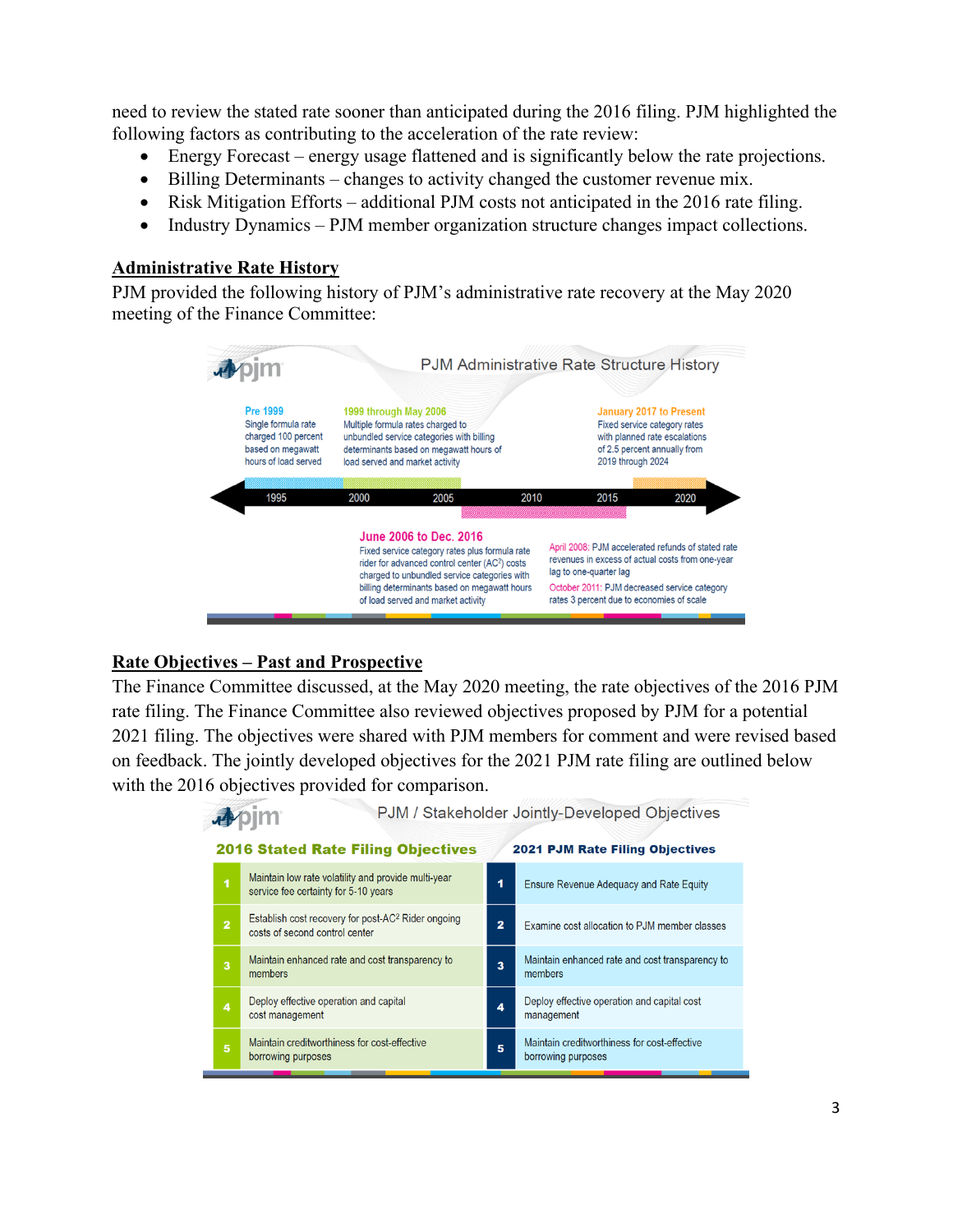The 2021 PJM Rate Filing prioritized Revenue Adequacy and Rate Equity over the low rate volatility and rate certainty objective while not abandoning the low volatility objective.

# **Administrative Rate Review – Schedules and Design**

PJM engaged Analysis Group to perform both a cost of service study and administrative rate review. The Finance Committee discussed the cost of service results at the January 2021 meeting. The Finance Committee discussed the administrative rate review, both schedules and design, at the February 2021 meeting.

The specific schedules reviewed were:

- Schedule 9-1: Control Area Administration Service
- Schedule 9-2: FTR Administration Service
- Schedule 9-3: Market Support Service
- Schedule 9-4: Regulation and Frequency Response Administration Service
- Schedule 9-5; Capacity Resource & Obligation Management Service
- Schedule 9-PJM Settlement Inc.

Analysis Group highlighted updated cost assignment changes. Certain costs that were previously assigned to Schedule 9-3 from the reliability function are now aligned with Schedule 9-1 and certain costs that were previously assigned to Schedule 9-1 from the markets function are now aligned with Schedule 9-3. Additionally, certain costs that were previously assigned to overhead are now directly assigned (e.g., long-term planning function). Finally, certain costs that were previously assigned to Schedule 9-3 are now directly assigned to Schedule 9-5 (capacity markets).

Analysis Group recommended that PJM maintain its current membership fees. The Finance Committee reviewed the fees of other ISO/RTOs and noted the comparability to PJM's membership fees. PJM's membership, at the time of the study, and fees are:

- 492 voting members who pay \$5,000 per year
- 26 associate members who pay \$2,500 per year
- 16 ex-officio and special members who pay \$500 per year

Analysis Group recommended incorporating rate Schedule 9-4 into rate Schedule 9-3. However, they also recommended to maintain a separate Schedule 9-5 to isolate capacity market costs. Analysis Group explained that PJM is the only ISO/RTO that charges separately for ancillary services. The Schedule 9-4 costs associated with the provision of regulation and frequency response broadly benefit all of PJM's energy market participants. The directly assigned costs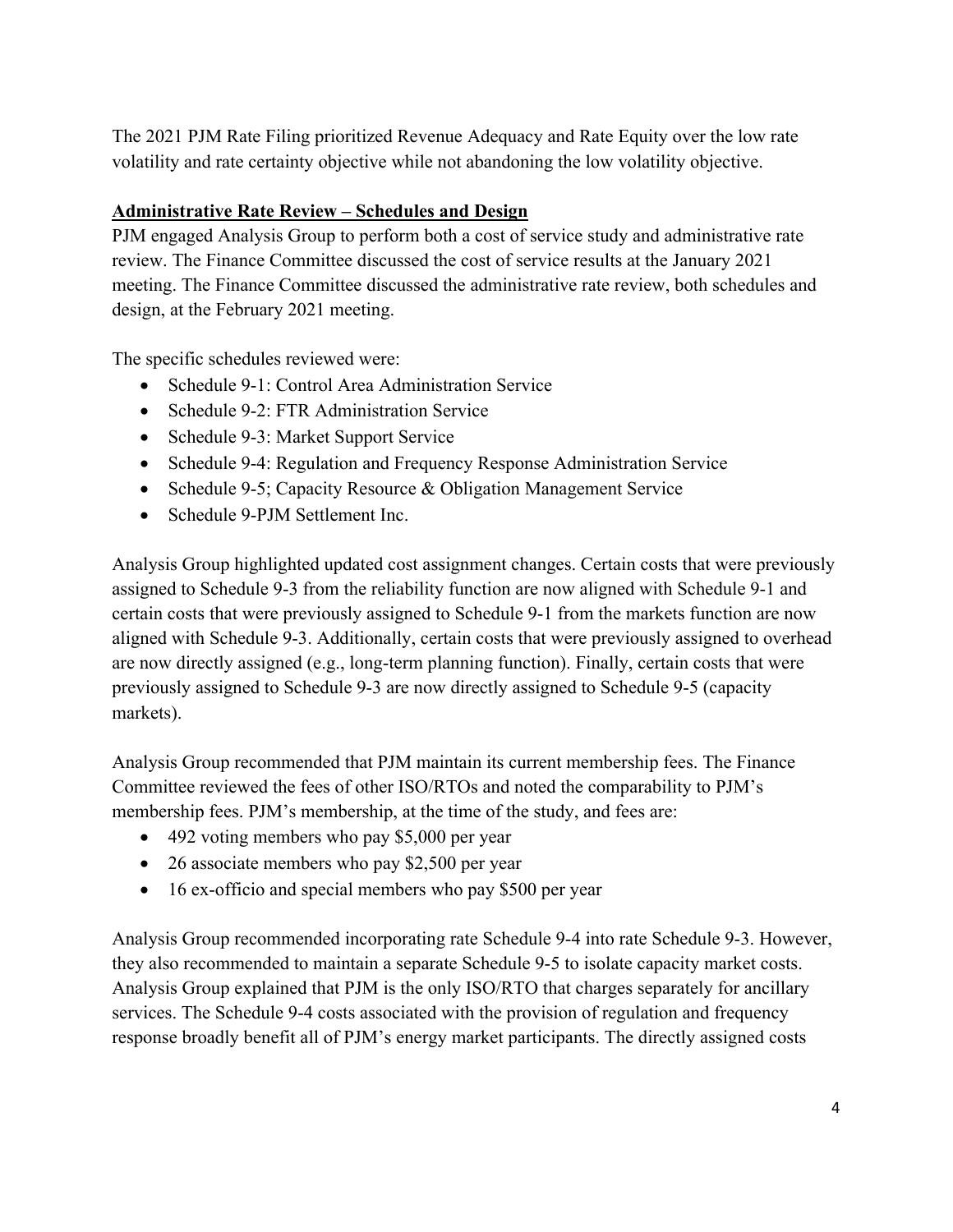associated with Schedule 9-4 are very small (approximately \$5 million, <2 percent of PJM's annual budget) and integral to market operations.

Analysis Group recommended maintaining PJM's current billing determinants. A majority of the cost of service is collected using load (MWh) and generation resource production (MWh) billing determinants. And these are the primary beneficiaries of the services PJM provides. Analysis Group examined the potential use of coincident and non-coincident peak demand for allocating costs to load and saw little difference in the historical growth of those metrics as shown below.



## **Rate Options**

The Finance Committee discussed rate design options beginning at the February 2021 meeting. The options considered were:

| <b>Stated</b>                 | Reconciling                      | Formula                          |
|-------------------------------|----------------------------------|----------------------------------|
| Fixed rate that may be set    | Rate based on an approved        | Rate based on an approved        |
| years in advance.             | formula specified in the tariff. | formula specified in the tariff. |
| Typically includes a reserve  | Typically provides for annual    | Collects actual monthly costs.   |
| that is refunded in the event | reconciliation against actual    |                                  |
| collections exceed a          | costs.                           |                                  |
| predefined reserve amount.    |                                  |                                  |

PJM currently uses a multi-year stated rate with a refund mechanism. The rates are specified for several years into the future and re-evaluated on a periodic basis with updates requiring a FERC filing. PJM maintains a reserve of up to 6% of annual revenue. If the stated rates result in overcollections, refunds are made to members on a quarterly basis if the reserve fund is filled.

## **Evaluation of Options**

The Finance Committee discussed the revenue adequacy concerns of maintaining a stated rate. The 2016 load forecast used to develop the current stated rate anticipated 869 GWh of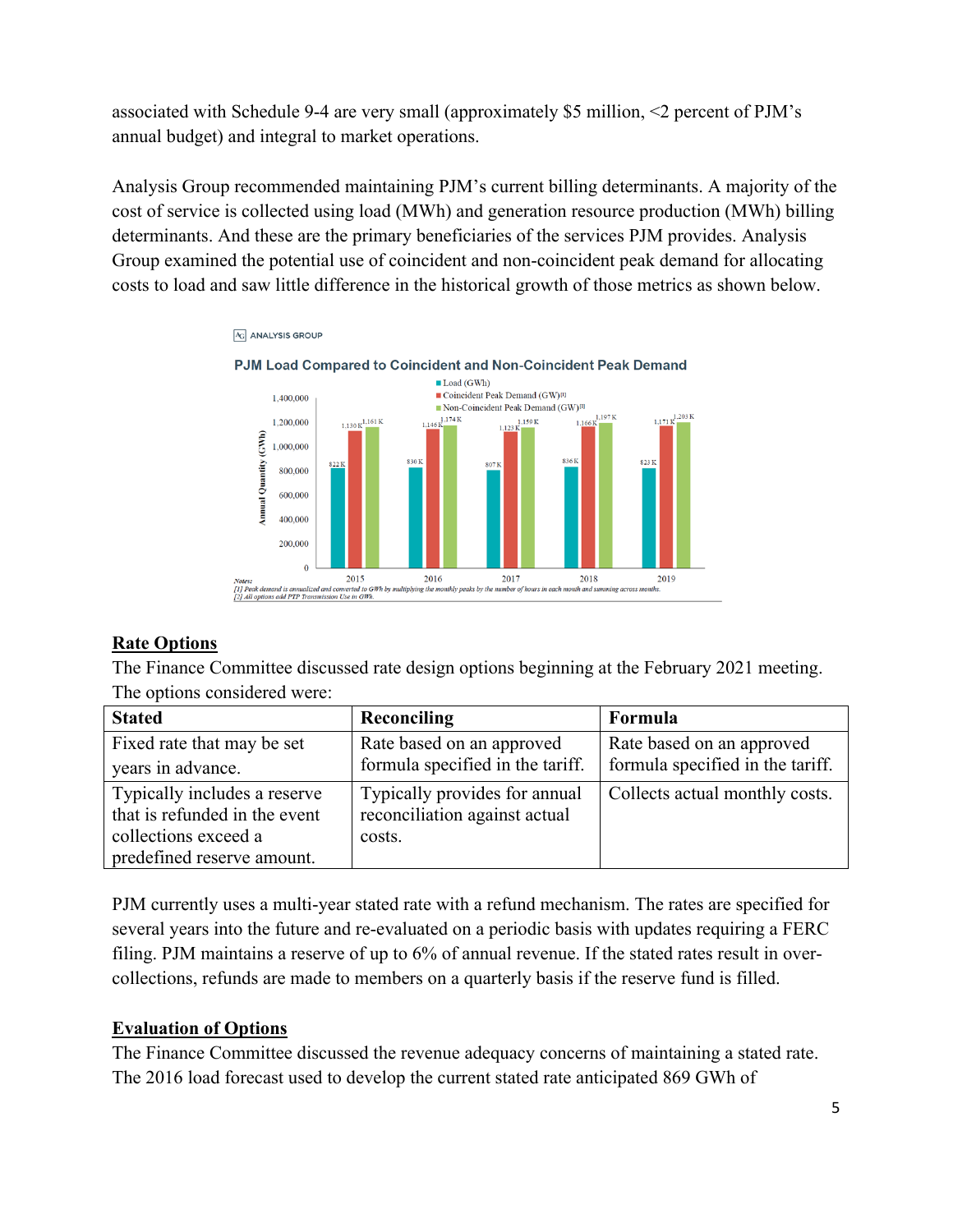consumption in 2026. The current load forecast for 2026 is 829 GWh. The difficulty in accurately forecasting billing determinants can exacerbate concerns for future revenue adequacy for PJM.

The Finance Committee compared projected 2021 monthly billing based on a stated rate versus a formula rate. The formula rate projections varied less on a month-to-month basis than the stated rate. The smaller variation for the formula rate demonstrates the relatively consistent operating costs for PJM on a month-to-month basis. The larger variation of the stated rate highlights the seasonal variation of the underlying MWh billing determinants. The largest variation in monthly charges projected for 2021 were \$5.8 million while the largest variation on the stated rate was \$13.9 million. This comparison assumed consistent and steady PJM expenses and billing determinates for both the stated and formula rates. It is important to note, that if PJM expenses or billing determinates change significantly, there would be more immediate volatility introduced to members on a unitized basis under a formula rate.

Further, under the proposed formula rate, Members will be subject to administrative rate changes on a month to month and annual basis as a result of variations in PJM expenses or billing determinants. While PJM has agreed to provide rate projections 5 years into the future based on an expected budget and forecast of billing determinants, actual rates could deviate significantly from these projections and members expectations depending on realized PJM expenses and actual billing determinants.

As highlighted during some of the Finance Committee discussions, this evolution could create new risks and costs for load serving entities and customers.



The Finance Committee discussed the consolidation of Schedule 9-4 into Schedule 9-3 and agreed with the recommendations of both Analysis Group and PJM.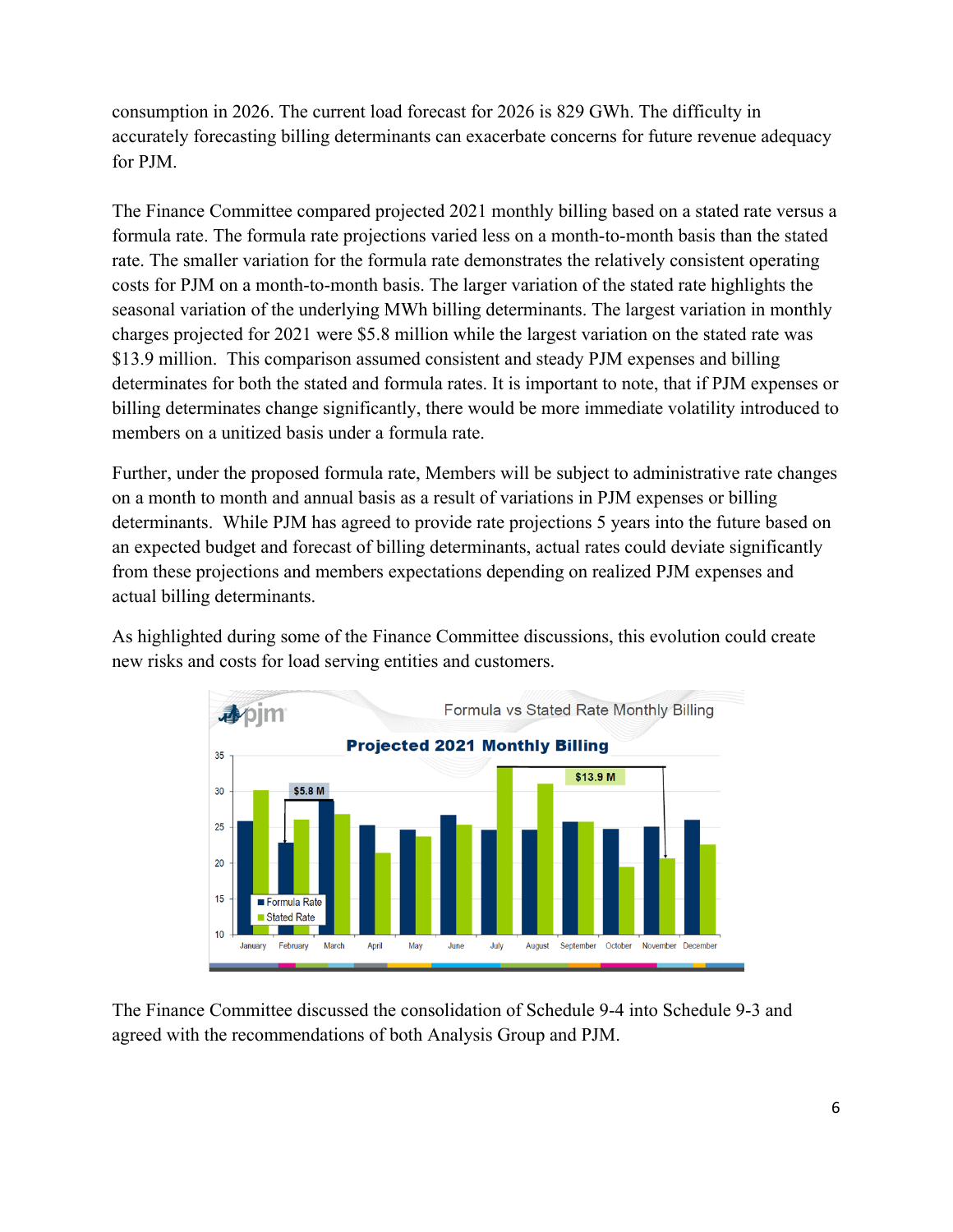The Finance Committee discussed the costs and responsibilities of PJM Settlements, Inc. (PSI) The annual budget for PSI is \$13.7 million and is billed to Schedule 9-3 customers on a MWh basis. PSI issues over 170,000 invoices annually and the cost to develop and issue invoices, along with credit/risk monitoring and transfer of funds, is similar on a billing account basis. PJM and PSI recommend aligning cost recovery with the costs to provide service and to recover costs on a per invoice issued basis. The mechanism would be a formula rate billed monthly on an actual cost basis. The projected per invoice charge is \$77.61.

PJM initially recommended no changes to the Protocol for the Finance Committee. However, PJM members requested additional transparency and PJM agreed to accept and document some of the additional transparency measures in the Protocol. The changes include:

- PJM adding an annual review and discussion by the Finance Committee of 5 years of projected rates for Schedules 9-1 through 9-5 and 9-PSI.
- PJM annual and 5-year projected capital spending would include identifying cost assignment of budgeted capital expenditures.
- PJM shall give the Finance Committee advance notice of material changes to services provided by PJM to the membership.
- PJM will conduct a cost of service study to examine the assignments of PJM's costs amongst Schedule 9-1 through 9-5 and 9-PSI every 5 years commencing in 2027.

In addition to the revisions to the protocols described above, the Member-elected sector representatives encourage PJM to continue to evaluate opportunities to increase transparency regarding PJM budgeting and operations through the Finance Committee process. Specifically, PJM should make every effort to be responsive to Member requests for information, made by the Member-elected sector representatives, regarding PJM's budget, revenues, expenses and the processes and strategic considerations affecting them, especially when those requests are supported by a cross section of sectors.

## **Recommendation**

The member-elected sector representatives to the Finance Committee recommend the Members Committee endorse and the PJM Board of Managers approve PJM management making a section 205 filing with FERC to move from a stated rate to a formula rate effective January 1, 2022. The recommendation also includes factoring in the 2021 cost of service study assignment results and consolidating Schedule 9-4 into Schedule 9-3. Additionally, the member-elected sector representatives recommend recovering PSI costs on a per invoice issued basis.

The member-elected sector representatives to the Finance Committee also recommend making changes to the Protocol to eliminate the ex-officio participation of a PJM Chief Operating Officer and to correct errata. The member-elected sector representatives also recommend adding the following provisions to the Protocol: